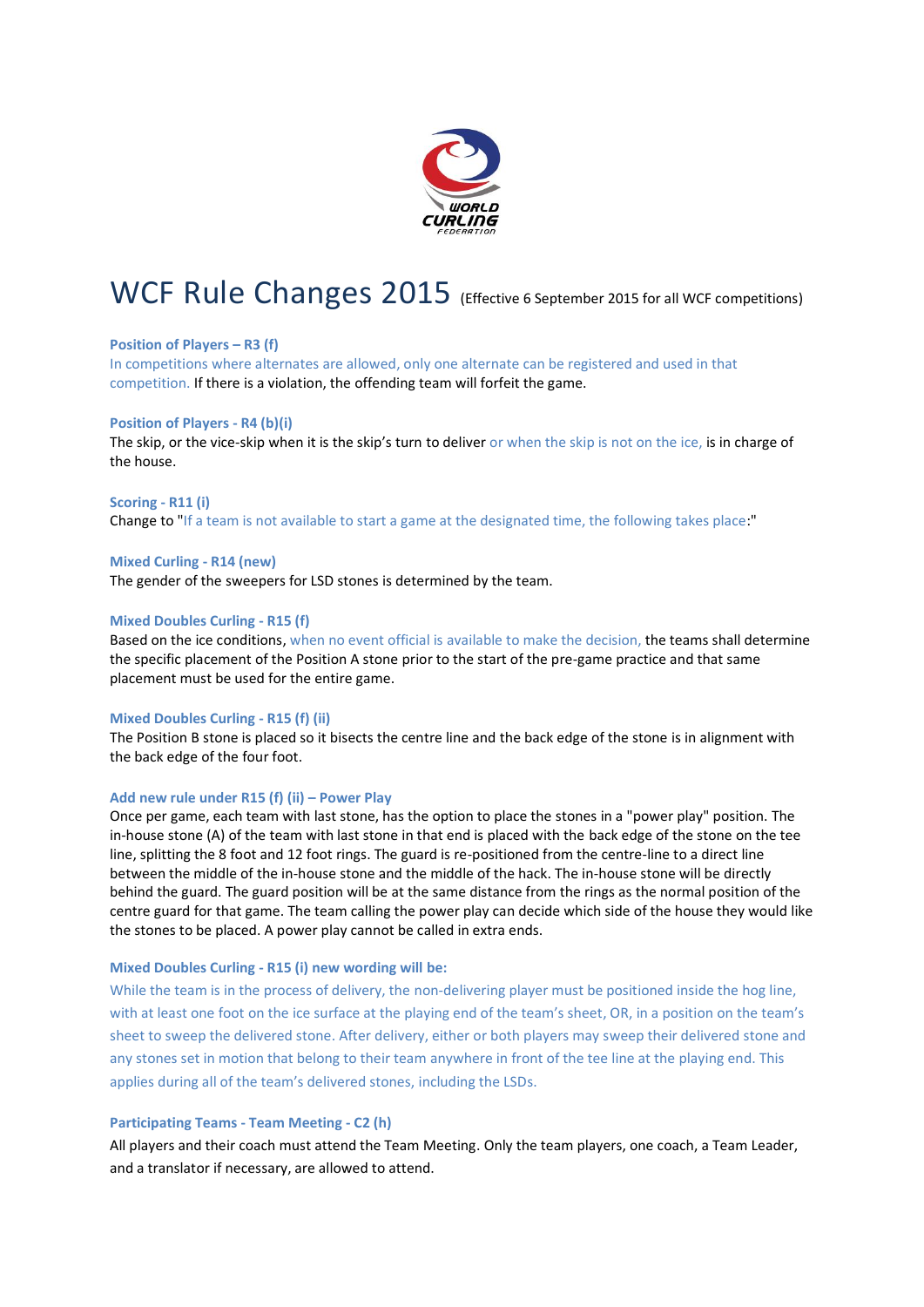## **Participating Teams – Coach Bench - C2 (k)**

Coaches or other team personnel sitting on the coach bench cannot watch or listen to broadcasts.

#### **Game Timing - C6**

A team whose clock has run due to a timing error (wrong clock running) will have double the error time added back to its clock.

#### **Game Timing - C6 (a)**

The time given for a team in wheelchair curling will be increased by 2 minutes to 38 minutes for an 8 end game. Time for an extra end remains the same.

# **Game Timing - C6 (d)**

The game and each end starts when the allotted break time expires. The delivering team's game clock will not run during the start of the game/end unless that team is delaying the start (no forward motion from the hack, or the stone not released from the delivery stick), then its game clock will be started. If there is no delay, the first game clock to start in each end will be that of the team delivering the second stone.

# **Game Timing - C6 (g)**

A team delivers stones only when its game clock is running or scheduled to be running. Any violation results in the stone being redelivered after any displaced stones have been returned, by the non-offending team, to their positions prior to the violation. The offending team's game clock runs during the replacement of the stones and the redelivery. The time clock of the offending team will start as soon as any displaced stones have been repositioned and will stop when the redelivered stone reaches the tee line (hog line for wheelchair curling) at the delivering end.

# **Team time-outs / Technical Time-outs - C7 (c) (iv)**

Only one person, who is sitting in the designated coaching area, and a translator if required, of the team that called the team time-out is allowed to meet with the team. Where walkways are beside the sheet, that person must not stand on the playing ice surface. This person, or persons if a translator is required, must use the designated route to the team.

## **Stone Assignment / Last Stone Draw – C8 (b)**

For games requiring Last Stone Draws (LSD), at the conclusion of each team's pre-game practice, two stones will be delivered to the tee at the home end, by different players - one stone with a clockwise and the other with a counter-clockwise rotation the first stone with a clockwise and the second with a counter-clockwise rotation. Sweeping is allowed (except in wheelchair curling).

If the LSD totals for both teams are the same, then a coin toss will decide which team has the choice of delivering first or second stone in the first end, the individual LSD stones are compared and the best-unequal LSD has the choice of delivering first or second stone in the first end. When both teams have the exact same individual LSD stone distances, a coin toss will be used to determine that choice.

# **LSD stones that cover the tee must be measured and an appropriate LSD value assigned to them.**

- (a) LSD distances will be displayed as the distance from the tee to the center of the stone.
- (b) The official radius to be used in WCF championships is 14.2 cm
- (c) To any result measured, the radius of 14.2 cm has to be added. This means that the new distance for stones not in the house is 185.4 cm + 14.2 cm = 199.6 cm
- (d) Stones covering the tee will be measured from two locations at the edge of the 4ft circle
- (e) These two locations are at a 90° angle and 0.610 m (2 feet) from the centre hole.